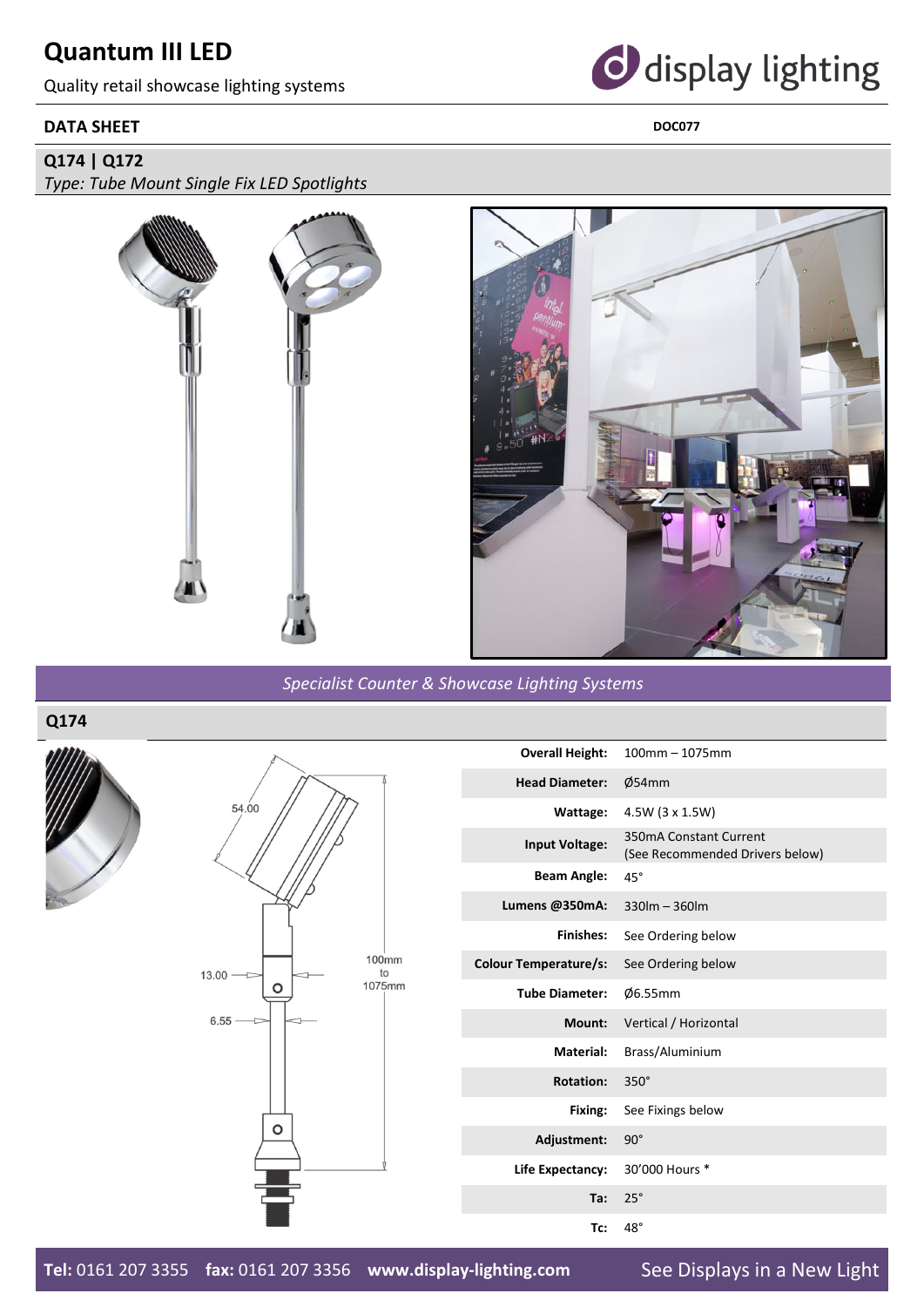# **Quantum III LED**

Quality retail showcase lighting systems



### **DATA SHEET**



**Standards:** BS4533: SECTION 102.1:1990/EN 60598-2-1:1989 WITH BS EN 60598-1:2008 Incorp CENELEC AMD A11

#### **Fixing Options**

| <b>RF</b> Rear Fix                                                                                     | <b>Diameter</b> | 20 <sub>mm</sub>      | FF Face Fix      | <b>Diameter</b> | 30mm                  |  |
|--------------------------------------------------------------------------------------------------------|-----------------|-----------------------|------------------|-----------------|-----------------------|--|
|                                                                                                        | Height          | 25mm                  |                  | <b>Height</b>   | 25mm                  |  |
|                                                                                                        | <b>Fixing</b>   | M10 x 50mm<br>Thread* |                  | <b>Fixing</b>   | Surface Fix           |  |
|                                                                                                        | <b>Cut Out</b>  | $\varnothing$ 11mm    |                  | <b>Cut Out</b>  | $\phi$ 7mm            |  |
|                                                                                                        | Material        | <b>Brass</b>          |                  | <b>Material</b> | <b>Brass</b>          |  |
|                                                                                                        | <b>Mounting</b> | Vertical / Horizontal |                  | <b>Mount</b>    | Vertical / Horizontal |  |
| *Other thread lengths available to order, please speak to a member of the Display Lighting sales team. |                 |                       |                  |                 |                       |  |
| <b>CP</b> Ceiling Plate                                                                                | <b>Diameter</b> | 54 <sub>mm</sub>      | HF Hidden Fixing | <b>Diameter</b> | 30mm                  |  |
|                                                                                                        | Height          | 20mm                  |                  | Height          | 12mm                  |  |
|                                                                                                        | <b>Fixing</b>   | Surface Fix           |                  | <b>Fixing</b>   | Surface Fix           |  |
|                                                                                                        | <b>Cut Out</b>  | N/A                   |                  | <b>Cut Out</b>  | Ø7mm                  |  |
|                                                                                                        | Material        | Steel/Brass           |                  | <b>Material</b> | <b>Brass</b>          |  |
|                                                                                                        | <b>Mounting</b> | Vertical / Horizontal |                  | <b>Mounting</b> | <b>Vertical Only</b>  |  |